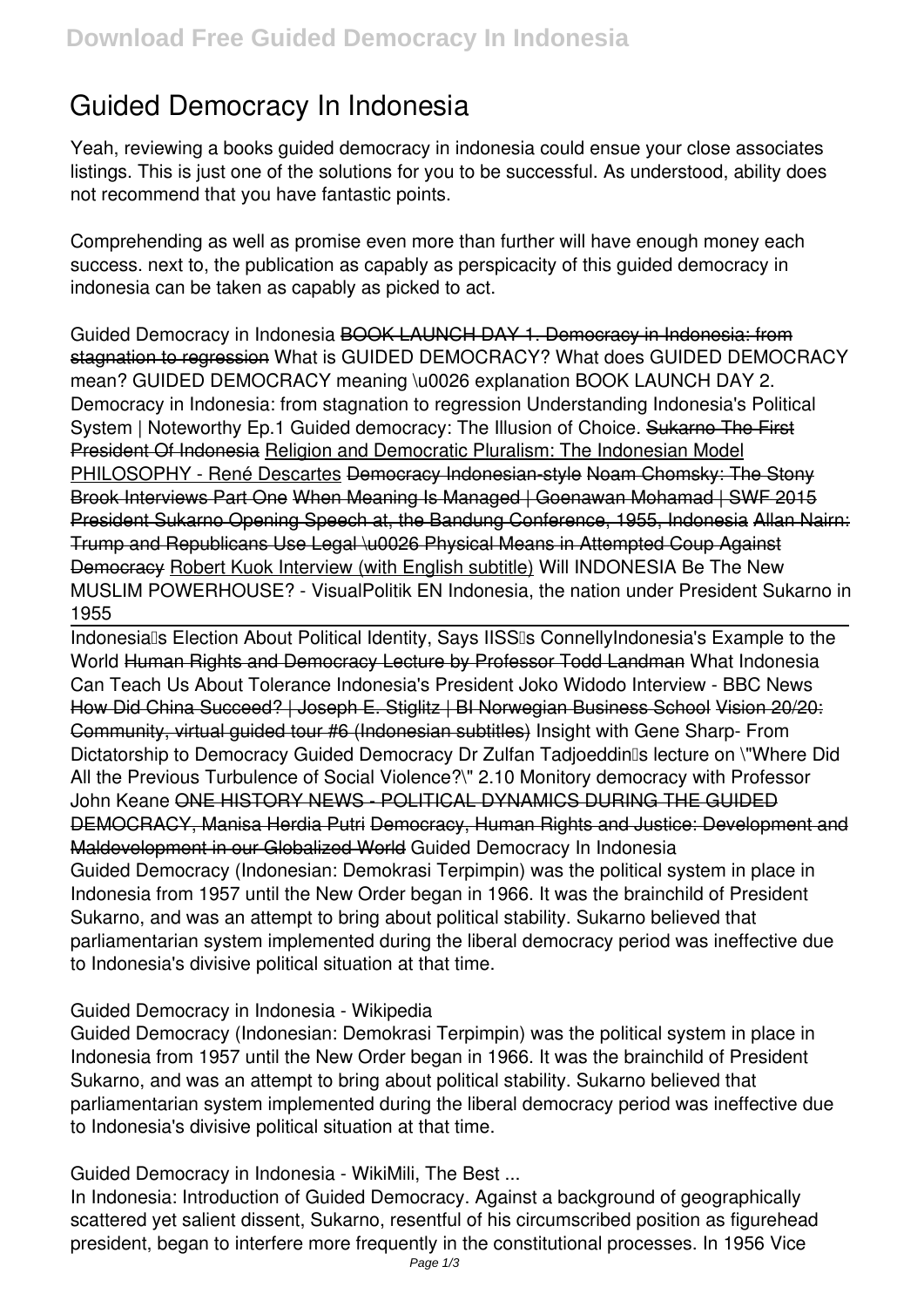President Hatta, who had been considered Sukarno<sup>''</sup>s partner in leadership, announced his resignation.<sup>[]</sup>.

**Guided Democracy | Indonesian history | Britannica**

Guided Democracy (Indonesian: Demokrasi Terpimpin) was the political system in place in Indonesia from 1957 until the New Order began in 1966. It was the brainchild of President Sukarno, and was an attempt to bring about political stability.

Guided Democracy in Indonesia II Wikipedia Republished ...

Guided Democracy In Indonesia. Guided Democracy (Indonesian: Demokrasi Terpimpin) was the political system in place in Indonesia from 1957 until the New Order began in 1966.It was the brainchild of President Sukarno, and was an attempt to bring about political stability.Sukarno believed that Western-style democracy was inappropriate for Indonesia's situation.

**Guided Democracy in Indonesia | Guided Democracy Indonesia ...**

Guided Democracy was the political system in place in Indonesia from 1957  $\text{I}$  1966. Brainchild of President Sukarno; Sukarno believed that Western-style democracy was inappropriate for Indonesia. Sukarno use the traditional village system of discussion and consensus, under the guidance of village elders.

20th Century <sup>[]</sup> Guided Democracy in Indonesia (1957<sup>[1965</sup> ...

Guided Democracy ( Indonesian: Demokrasi Terpimpin) was the political system in place in Indonesia from 1957 until the New Order began in 1966. It was the brainchild of President Sukarno, and was an attempt to bring about political stability. Sukarno believed that Westernstyle democracy was inappropriate for Indonesia's situation.

**Guided Democracy in Indonesia : definition of Guided ...**

Guided Democracy. Indonesia Table of Contents. Sukarno had long been impatient with party politics and suggested in a speech on October 28, 1956, that they be discarded. Soon after, he introduced the concept of Guided Democracy. Although the concept was new in name, its various themes had been part of the president's thinking since before the war.

## **Indonesia - Guided Democracy - Country Studies**

Download Ebook Guided Democracy In Indonesia Preparing the guided democracy in indonesia to entrance every hours of daylight is gratifying for many people. However, there are yet many people who next don't taking into consideration reading. This is a problem. But, afterward you can hold others to begin reading, it will be better. One of the books that can be

## **Guided Democracy In Indonesia**

Guided Democracy Nasakom Guided Democracy era Indonesian rebels Old Order Guided Democracy period latter part of the Sukarno era Nas-A-Kom Sukarno administration guided democracy policy Guided Democracy (Demokrasi Terpimpin) was the political system in place in Indonesia from 1957 until the New Order began in 1966. wikipedia

## **Guided Democracy in Indonesia - hyperleap.com**

Guided democracy, also called managed democracy, is a formally democratic government that functions as a de facto autocracy.Such governments are legitimized by elections that are free and fair, but do not change the state's policies, motives, and goals.. In other words, the government controls elections so that the people can exercise all their rights without truly